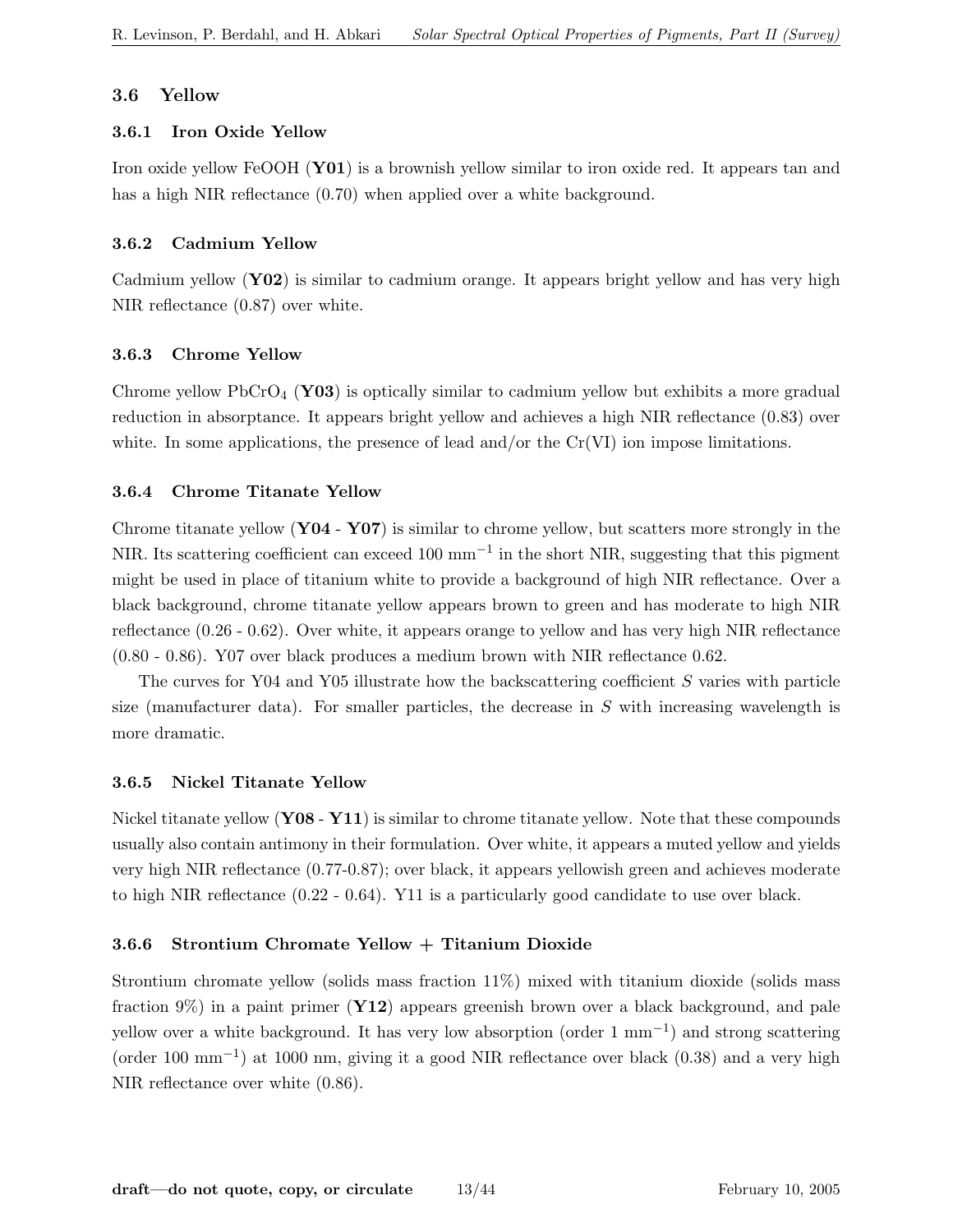## 3.6.7 Hansa Yellow, Diarylide Yellow

Hansa yellow (Y13) and diarylide yellow (Y14) are weakly scattering, dyelike organic pigments with high absorption below 500 nm and very weak absorption elsewhere. Over white, they appear bright yellow and orange-yellow, respectively, and yield very high NIR reflectance (0.87).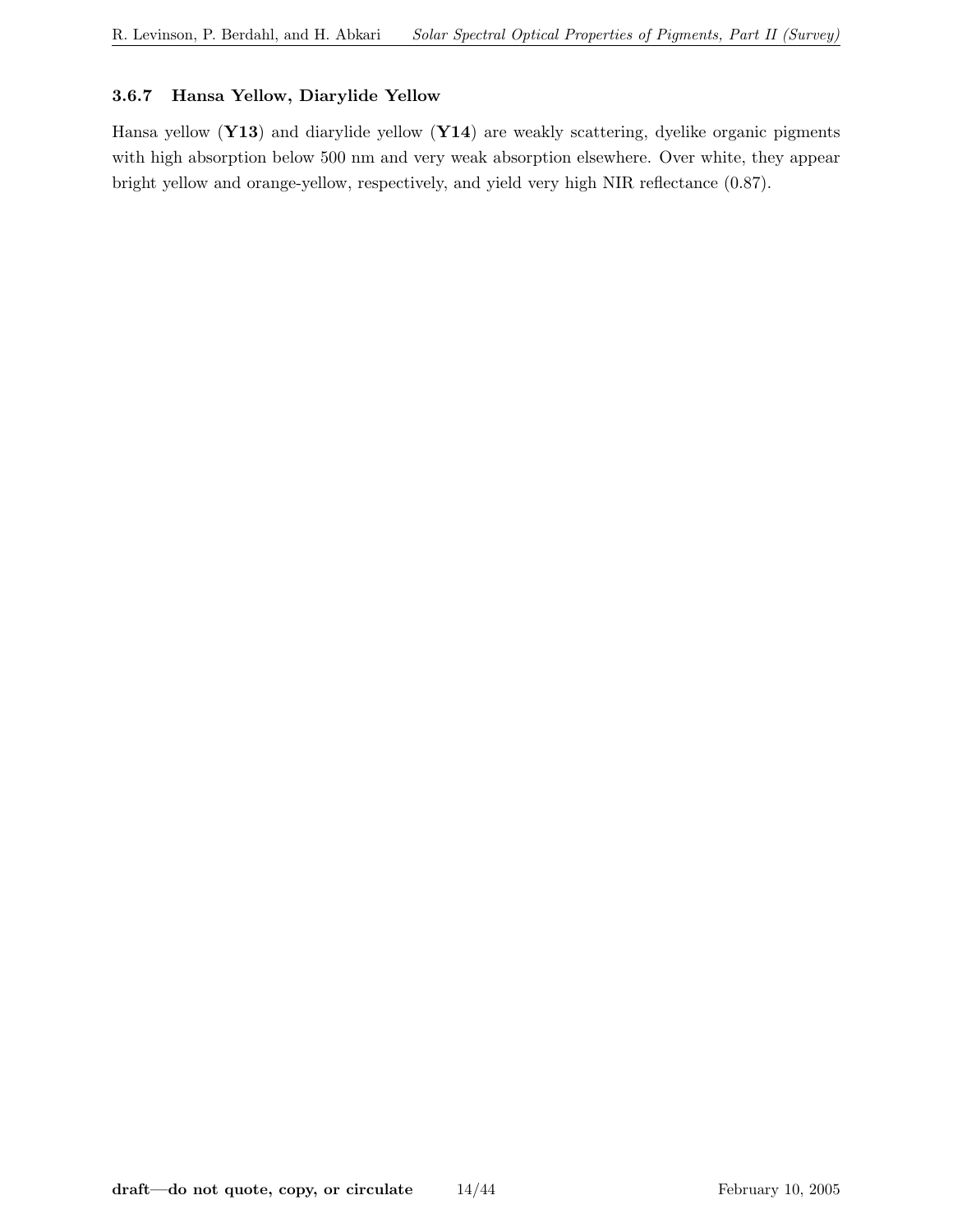# References

- [1] Ronnen Levinson, Paul Berdahl, and Hashem Akbari. Solar spectral optical properties of pigments, Part I: model for deriving scattering and absorption coefficients from transmittance and reflectance measurements. Solar Energy Materials  $\mathcal{C}'$  Solar Cells (accepted), 2004.
- [2] Peter A. Lewis. Pigment Handbook, volume I. John Wiley and Sons, 1988.
- [3] Gunter Buxbaum. Industrial Inorganic Pigments. Wiley-VCH, 2nd edition, 1998.
- [4] Willy Herbst and Klaus Hunger. Industrial Organic Pigments. VCH, 1993.
- [5] Y.S. Touloukian, D.P. DeWitt, and R.S. Hernicz. Thermal Radiative Properties: Coatings, volume 9 of Thermophysical Properties of Matter. IFI/Plenum, 1972.
- [6] Ralph Mayer. The Artist's Handbook of Materials and Techniques. Viking Penguin, 5th edition, 1991.
- [7] Society of Dyers and Colourists and American Association of Textile Chemists and Colorists. Colour index international: Fourth online edition. http://www.colour-index.org.
- [8] B. R. Palmer, P. Stamatakis, C. G. Bohren, and G. C. Salzman. A multiple-scattering model for opacifying particles in polymer films. Journal of Coatings Technology, 61(779):41–47, 1989.
- [9] E.S. Thiele and R.H. French. Computation of light scattering by anisotropic spheres of rutile titania. Adv. Mater., 10(15):1271–1276, 1998.
- [10] Paul Berdahl. Pigments to reflect the infrared radation from fire. Journal of Heat Transfer, 117:355–358, May 1995.
- [11] D.J. Rutherford and L.A. Simpson. Use of a floculation gradient monitor for quantifying titanium dioxide pigment dispersion in dry and wet paint films. Journal of Coatings Technology, 57(724):75–84, May 1985.
- [12] R.R. Blakey and J.E. Hall. Pigment Handbook, volume I, chapter A ("Titanium Dioxide"), pages 1–42. John Wiley and Sons, 1988.
- [13] Daniel Russell Swiler. Manganese vanadium oxide pigments. U.S. Patent 6,485,557 B1, Nov 26 2002.
- [14] Dry Color Manufacturer's Association (DCMA). Classification and chemical description of the complex inorganic color pigments. Dry Color Manufacturer's Association, P.O. Box 20839, Alexandria, VA 22320, 1991.
- [15] E. B. Rabinovitch and J. W. Summers. Infrared reflecting vinyl polymer compositions. U.S. Patent 4,424,292, 1984.
- [16] Terrence R. Sliwinski, Richard A. Pipoly, and Robert P. Blonski. Infrared reflective color pigment. U.S. Patent 6,174,360 B1, Jan 16 2001.
- [17] V.A.M. Brabers. The electrical conduction of titanomagnetites. Physica B, 205:143–152, 1995.
- [18] L.B. Glebov and E.N. Boulos. Absorption of iron and water in the  $\text{Na}_2\text{O}$ -CaO-MgO-SiO<sub>2</sub> glasses, II. Selection of intrinsic, ferric, and ferrous spectra in the visible and UV regions. J. Non-Crystalline Solids, 242:49–62, 1998.